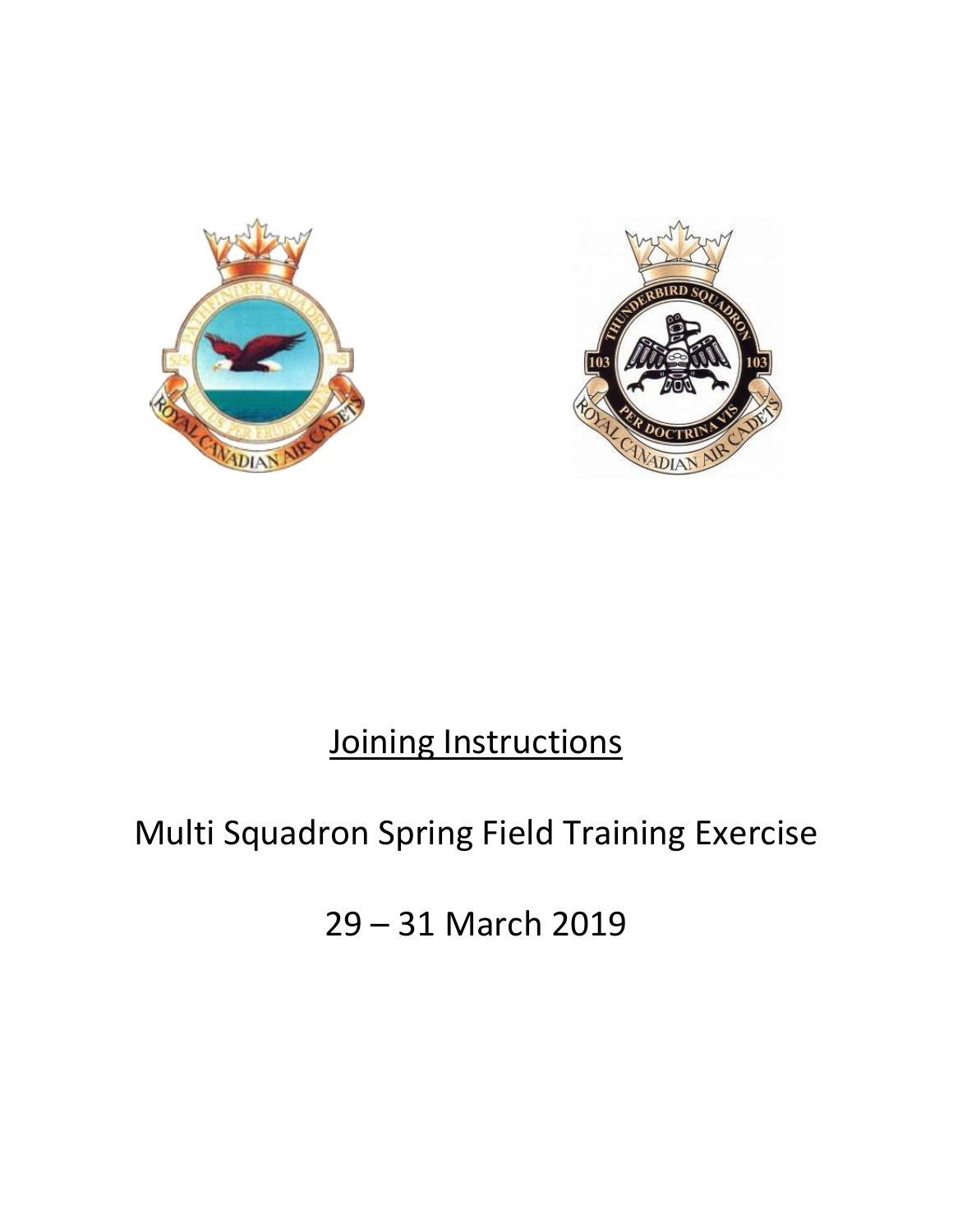#### INTRODUCTION

1. All cadets from 525 and 103 will be conducting a Field Training Exercise from March 29- 31 in the Columbia Valley Training Area A.

2. The Air Cadet program has an emphasis on leadership, survival and physical fitness. This training weekend will be used to give cadets that are level 3 and up a more in-depth and advanced opportunity to learn about first aid, search and rescue, land navigation and field movements.

3. To accomplish this a field training exercise is to be organized for the Level 3 and above cadets. This exercise is scenarios based so cadets will be moving and learning through experience and not a official classroom setting.

### DRESS INSTRUCTIONS

4. Cadets are authorized to wear appropriate civilian camping and or hiking attire (no offensive logo's, halter tops, tank tops, or jeans.) Cadets can if they wish wear surplus "combat clothing". Adult staff members are authorized to wear their issued Canadian Forces "Cadpat" clothing. Issued "Cadpat" will not be mixed with civilian camping and hiking attire.

5. Attached kit lists for the course cadets and staff cadets should be used as a reference on what to pack. Cadets are reminded to not over pack and to carry their kit all in one bag that can be easily carried for a long distance.

6. All participants are responsible for brining adequate personal kit for the forecasted conditions and for the entirety of the activity. Be advised that they squadron will not be held responsible for lost or stolen personal items. Members are cautioned to have their items clearly identified and to restrain for brining valuables or electronics.

## **TRANSPORTAION**

7. All cadets will meet at their squadron LHQ's and be transported to the FTX in the Columbia Valley Training Area A via pre-arrange bus transport. See your own squadrons permission forms for meeting locations and times for your bust departure. Cadets are required to submit to a kit check prior to boarding and present their permission forms to be allowed on the field training exercise.

8. For all adult staff attending the FTX not traveling in the advance party vehicles and or the pre-arranged bus, for example their own PMV shall inform the OIC via email by 18 March 2019 for travel authority to be requested and arranged.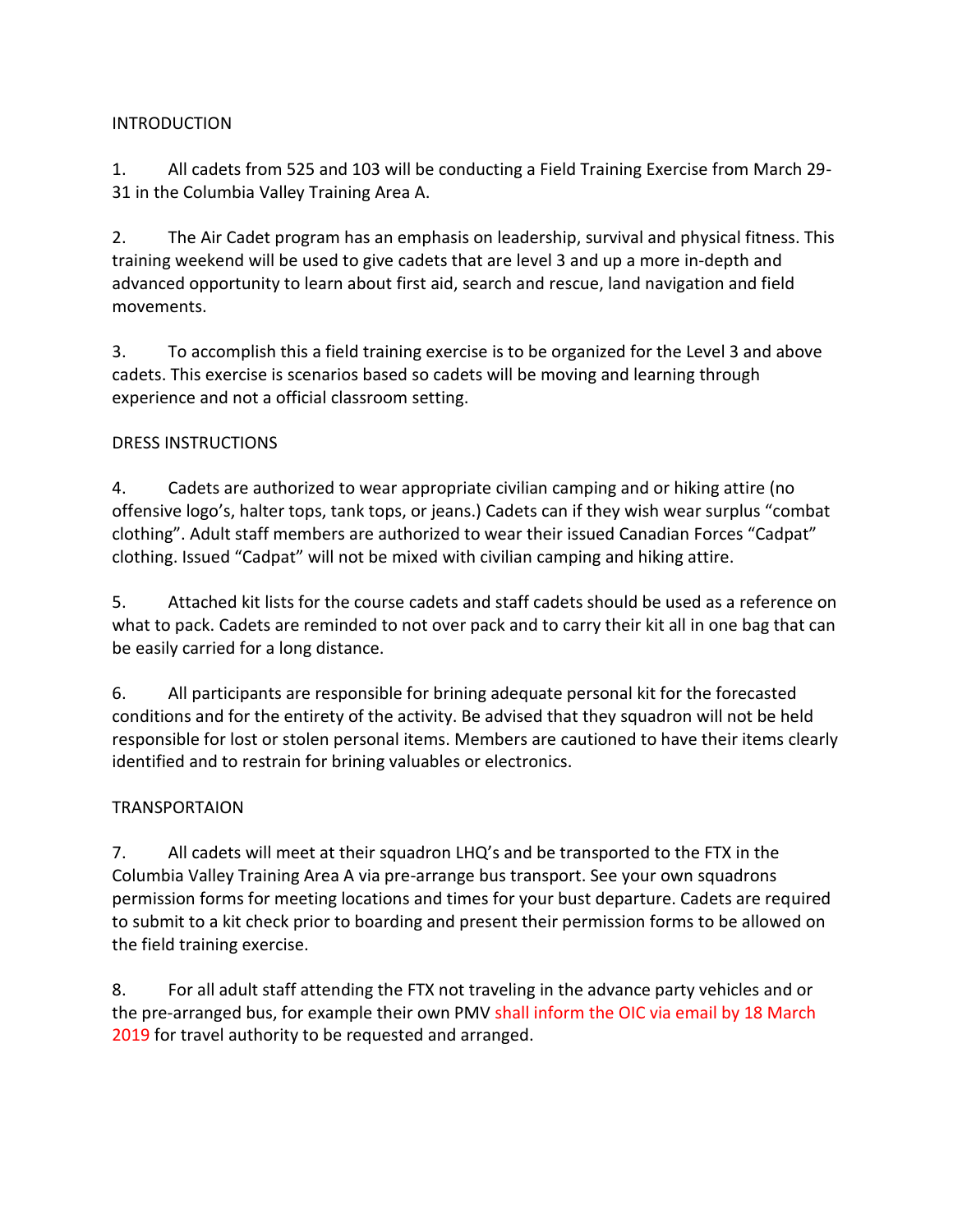## ACCOMMODATION

9. All Course cadets will be housed in portable half shelters and receive instruction on their set up and tear down through the multiple movement during the exercise.

10. Staff Cadets not assigned to directly supervise cadets for example instructors and up may use extra two-man shelters, but they are also authorized to bring their own small personal tent for use during the exercise. Section leaders and or platoon commanders shall bed down in two-man half shelters with their appropriate platoons.

11. Adult staff are authorized to bring their own small personal tent for use during the exercise. The officer biv location will be pre-assigned by the OIC and be separated from the course and staff cadets.

### MEALS

12. Course Cadets and Staff Cadets will be provided meals ready to eat for the duration of the exercise. As a reminder **no dinner will be provided** on the Friday evening.

13. Advance party cadets are requested to bring funds allowing for lunch to be purchased on Firday Afternoon and Sunday afternoon while in transit for their assigned duties.

14. Adult staff are authorized to bring their own food plan if they wish for the exercise. Meal preparation and consumption will not be observed by the course cadets and not impede scheduled training.

## MEDICAL

15. All cadets participating will provide their squadron staff with a permission form outlining any allergic reaction, specific medical requirements (prescription medication) and provincial medical coverage.

16. Minor first aid will be delivered by qualified Adult staff on site, proper forms and record keeping will be completed for all first aid given.

17. Major first aid will be delivered by the local hospital, parents will be notified, and an adult staff member will transport the cadet in question to the hospital. Again, proper record keeping will be completed.

#### CONTACT INFORMATION

18. OPI – Captain Zakir Khan (525 CO) – [khan.ibn.zakir@gmail.com](mailto:khan.ibn.zakir@gmail.com) or 778-877-9226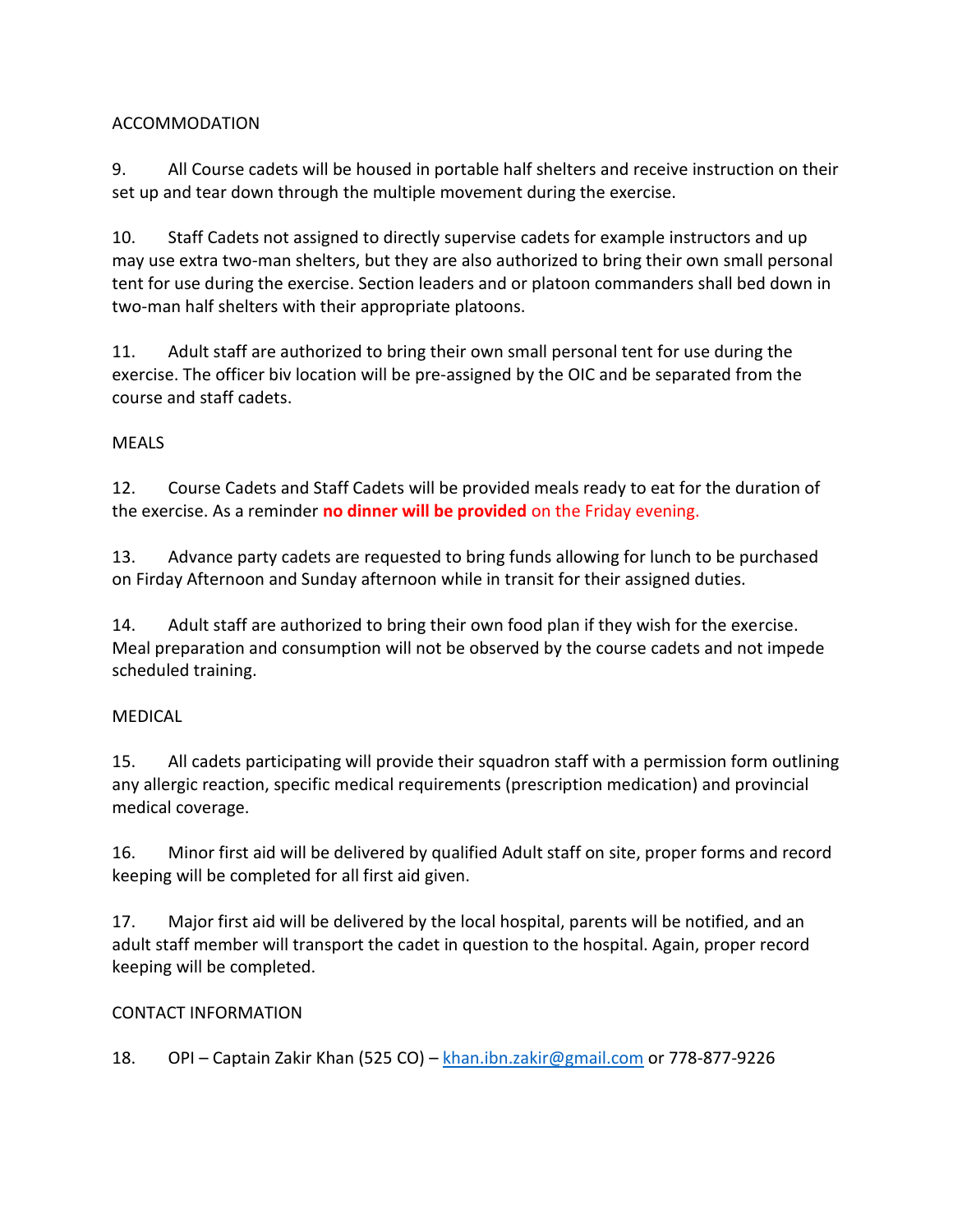Annex A Permission Forms



**525 Pathfinder 103 Thunderbird** 

October 2018

Multi Squadron Spring Field Training Exercise

A multi squadron exercise is to be held on the weekend of March 29<sup>th</sup> to the 31<sup>st</sup>. The field training exercise is aimed at giving cadets advanced survival training and promote leadership in a nonregular setting.

Cadets to arrive at 1600hrs on March 29th Cadets to meet at \_\_\_\_\_\_\_\_\_\_\_\_\_\_\_ *(insert squadron address or meeting location)*

Cadets to be picked up at 1400hrs on March 31st Cadets are to be picked up at \_\_\_\_\_\_\_\_\_\_\_*(insert pick up location)*

Cadets are reminded to look over the kit list for their selected course they are to attend and ensure they have enough personal kit for the weather and duration of the exercise.

- - - - - - - - - - - - - - - - - - - - - - - - - - - - - - - - - - - - - - - - - - -

*Detach here – Please fill out the following*

I, \_\_\_\_\_\_\_\_\_\_\_\_\_\_\_\_\_\_\_\_\_\_\_ give my son/daughter, \_\_\_\_\_\_\_\_\_\_\_\_\_\_\_\_\_\_\_\_\_\_\_\_\_\_\_\_\_\_\_\_ from …

525 / 103 *(circle one)* permission to attend the Spring Exercise.

My son / daughter will be attending the exercise as member of the

Course Cadet / Staff (*circle one)*

BC Care Card Number \_\_\_\_\_\_\_\_\_\_\_\_\_\_\_\_\_\_\_\_\_\_\_\_\_\_

Cell/Home Number \_\_\_\_\_\_\_\_\_\_\_\_\_\_\_\_\_\_\_\_\_\_\_\_\_\_

Emergency Contact:

Name: \_\_\_\_\_\_\_\_\_\_\_\_\_\_\_\_\_\_\_\_\_\_\_\_\_

Number: \_\_\_\_\_\_\_\_\_\_\_\_\_\_\_\_\_\_\_\_\_\_\_

Allergies or Dietary Requirements medications required: \_\_\_\_\_\_\_\_\_\_\_\_\_\_\_\_\_\_\_\_\_\_\_\_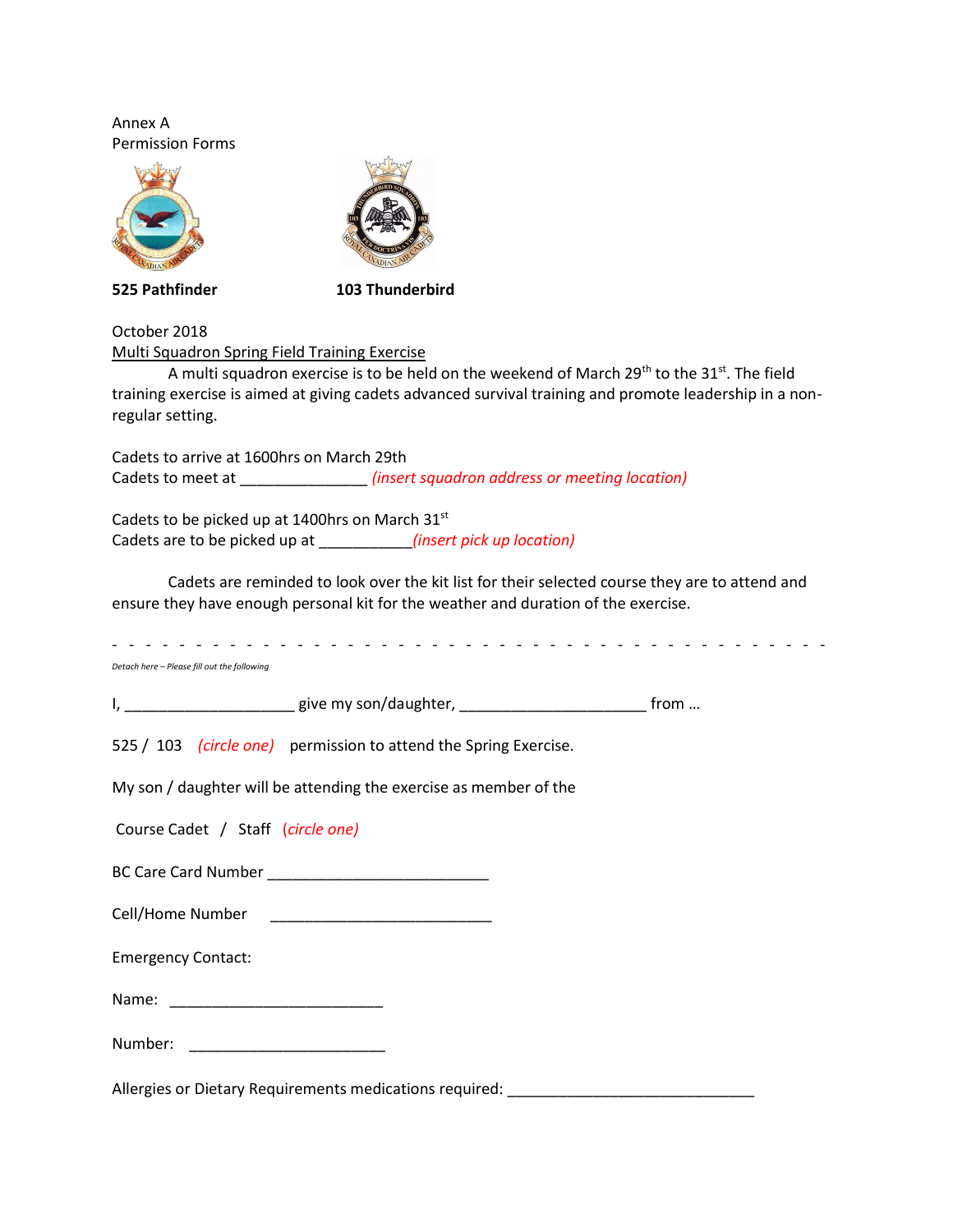Annex B: Course Cadet Kit List

| <b>Item Required</b>                   | <b>Amount</b>  | Packed (Y/N) |
|----------------------------------------|----------------|--------------|
| Rain Gear - Rain Jacket and Rain Pants | 1 each         |              |
| Coat                                   | $\mathbf{1}$   |              |
| Sweater (fleece)                       | $\mathbf{1}$   |              |
| Shirts                                 | $\mathsf{3}$   |              |
| Pants (NO JEANS)                       | $\overline{2}$ |              |
| Underwear                              | $\overline{4}$ |              |
| Socks                                  | $\pmb{4}$      |              |
| <b>Boots (WATERPROOF)</b>              | $\mathbf{1}$   |              |
| Watch                                  | $\mathbf{1}$   |              |
| Gloves/ Mitts                          | $\mathbf{1}$   |              |
| Whistle                                | $\mathbf{1}$   |              |
| Notepad and pen                        | 1 each         |              |
| <b>Sleeping bag (MANDATORY)</b>        | $\mathbf 1$    |              |
| Air Mattress (MANDATORY)               | $\mathbf{1}$   |              |
| <b>Canteen (MANDATORY)</b>             | $\mathbf{1}$   |              |
| Tarp-minimum size 8' x 10' (MANDATORY) |                |              |
| Hat and Toque (MANDATORY)              | $\mathbf{1}$   |              |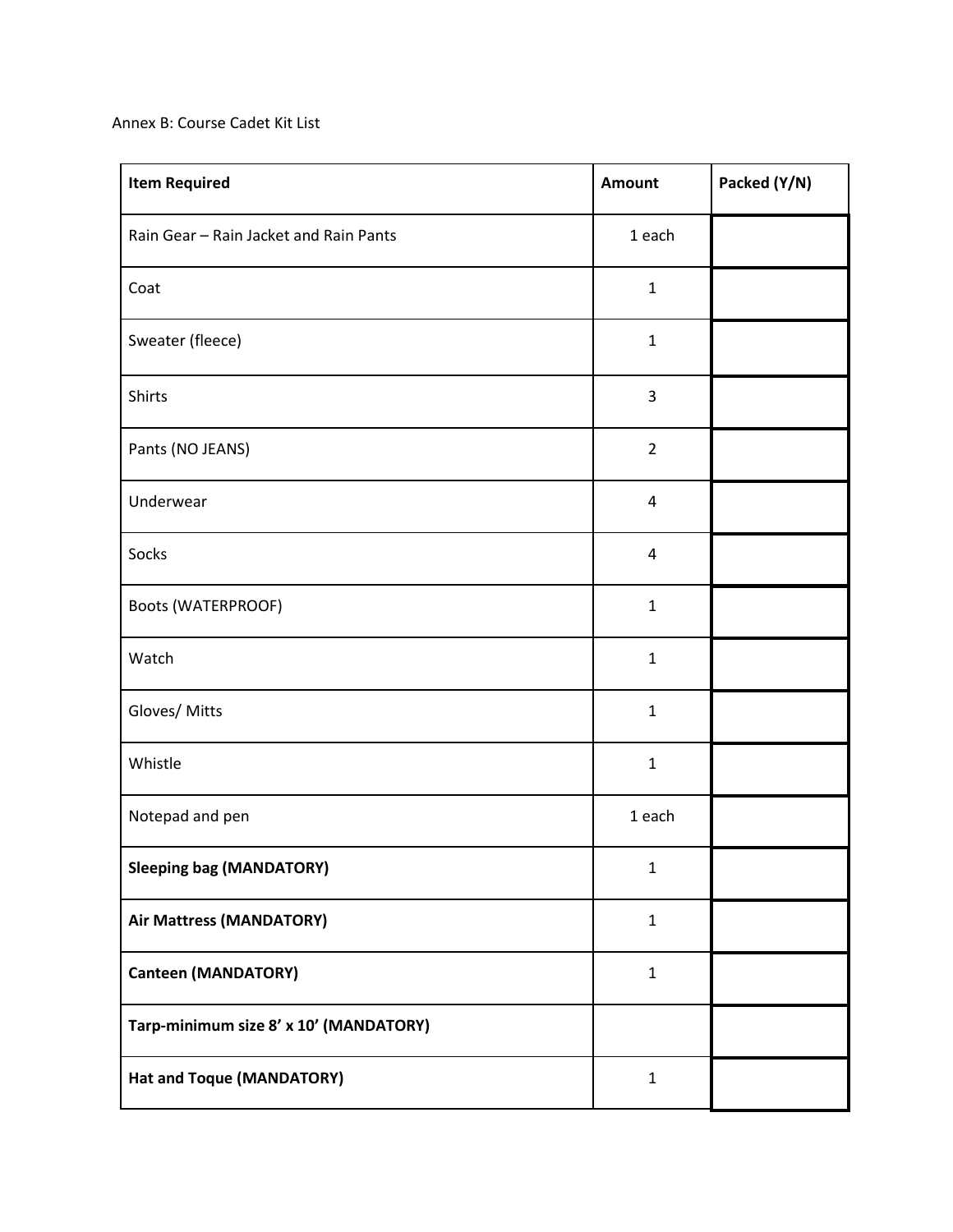| <b>Personal Toiletries</b>                            | 1 set       |  |
|-------------------------------------------------------|-------------|--|
| Flashlight (With spare batteries) red light preferred | 1           |  |
| Knife (no longer than 6 inches)                       | 1           |  |
| Day pack                                              | $\mathbf 1$ |  |
| Small first aid kit                                   | 1           |  |
| Rucksack or Hiking Pack (NO DUFFLE BAG, NO SUITCASE)  | 1           |  |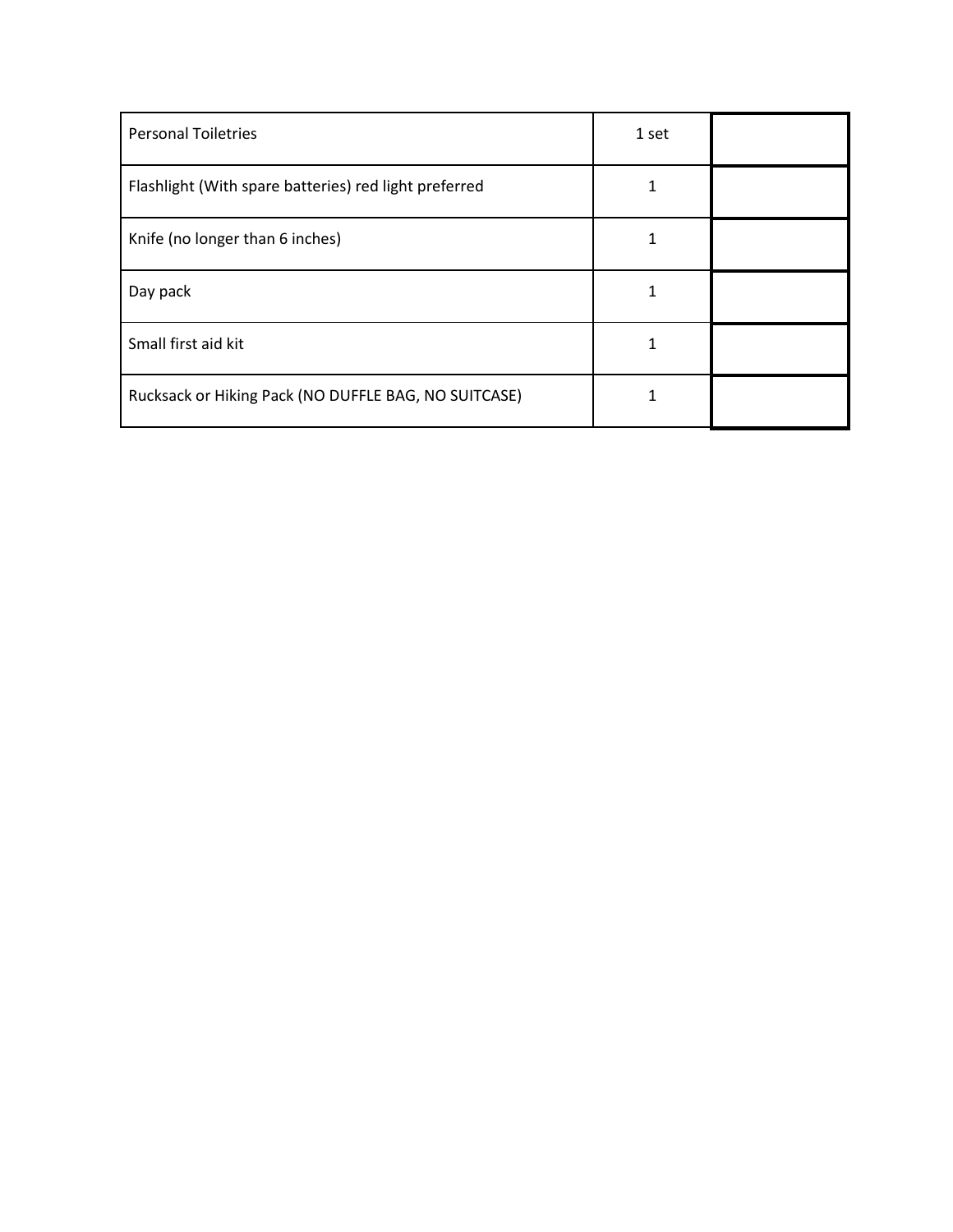| <b>Item Required</b>                                             | <b>Amount</b> | Packed (Y/N) |
|------------------------------------------------------------------|---------------|--------------|
| <b>Base Plate Compass</b>                                        | $\mathbf{1}$  |              |
| <b>Signal Mirror</b>                                             | $\mathbf{1}$  |              |
| Candle                                                           | $\mathbf{1}$  |              |
| <b>Emergency High-energy Food</b>                                | $\mathbf{1}$  |              |
| <b>Extra Boot Laces</b>                                          | $\mathbf{1}$  |              |
| Extra Two-day supply of medicine (if required)                   | $\mathbf{1}$  |              |
| Fire Starter waterproof matches, butane lighter, etc             | $\mathbf{1}$  |              |
| Personal First Aid Kit                                           | $\mathbf{1}$  |              |
| First Aid Kit (Shareable)                                        | $\mathbf{1}$  |              |
| Flashlight with spare batteries                                  | $\mathbf{1}$  |              |
| <b>Folding Saw</b>                                               | $\mathbf{1}$  |              |
| Knives and or Multi tool (blade not over 6")                     | $\mathbf{1}$  |              |
| Map                                                              | $\mathbf{1}$  |              |
| Metal, Waterproof carrying case that can double as a cooking pot | $\mathbf{1}$  |              |
| Nylon rope                                                       | $\mathbf 1$   |              |
| Small can of lighter Fluid                                       | $\mathbf 1$   |              |
| Snare wire or twine                                              | $\mathbf{1}$  |              |